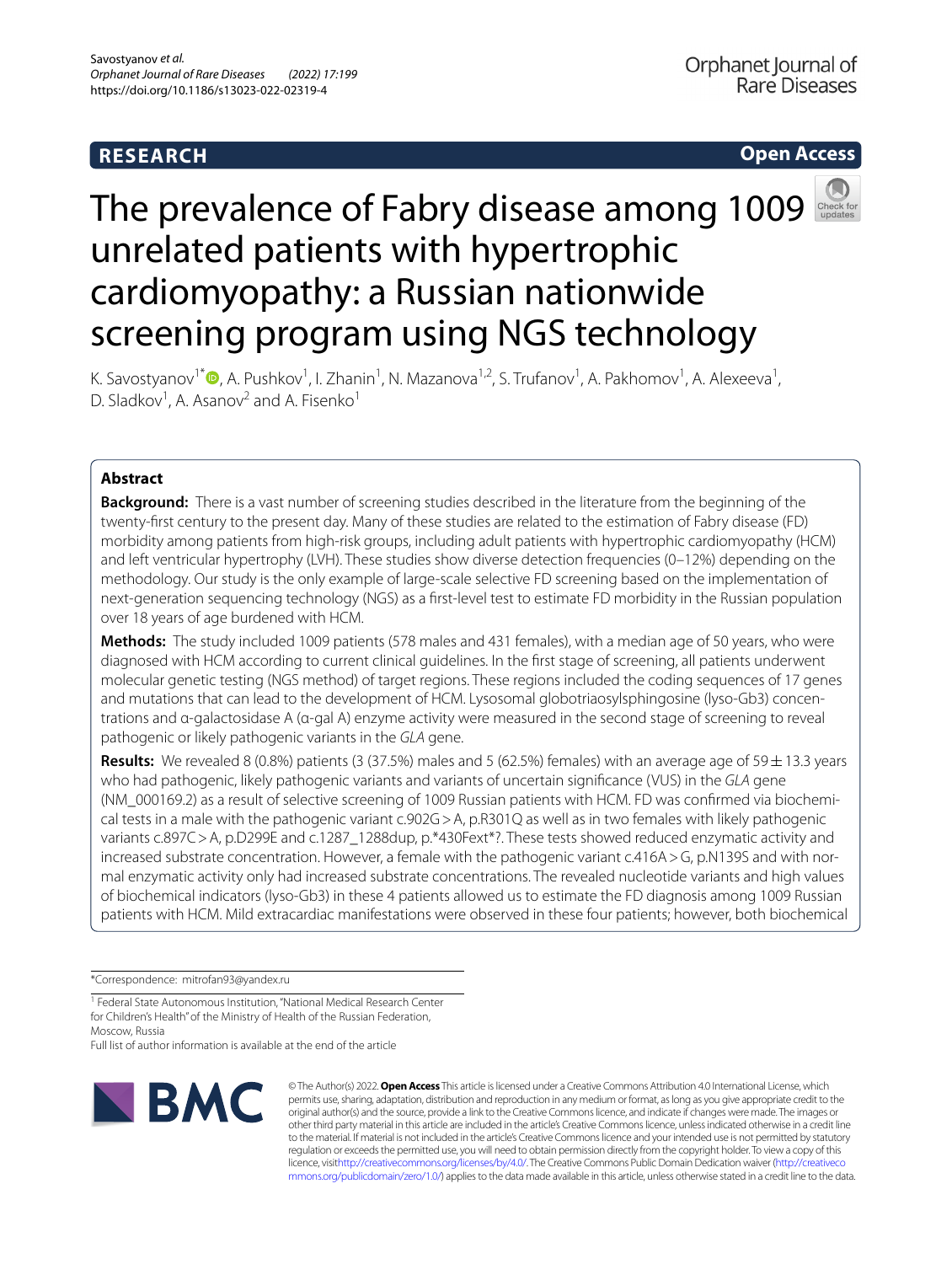values within the reference range in females with the c.971T>G, p.L324W (VUS) variant. α-gal A activity and lyso-Gb3 concentrations were also within the normal range in two males with hemizygous variants, c.546T > C, p.D182D and c.640-794\_640-791del (we regarded them as VUS), and in one female with the c.427G>A, p.A143T variant (with conficting interpretations of pathogenicity).

**Conclusion:** The prevalence rate of FD among 1,009 adult Russian patients with HCM was 0.4%. We recommend FD screening among adult patients of both sexes with HCM and an undefned genetic cause via NGS method with subsequent analysis of α-gal A activity and lyso-Gb3 concentration in patients with pathogenic, likely pathogenic variants, and VUS. This strategy identifes patients with an atypical form of FD that is characterized by high residual activity of α-gal A, low concentrations of lyso-Gb3, and minor extracardiac manifestations.

**Keywords:** Fabry disease, Selective screening, Hypertrophic cardiomyopathy, NGS, α-gal A, Lyso-Gb3, *GLA*

### **Introduction**

Hypertrophic cardiomyopathy (HCM) is a genetic myocardial disease characterized by hypertrophy of the nondilated left ventricle that cannot be explained by secondary causes. It is characterized by signifcant heterogeneity in morphology, clinical signs, genetic aetiology, and outcomes. In most adult patients, HCM has a relatively benign course; however, in adolescents and young adults, HCM is a frequent cause of sudden cardiac death [\[43](#page-7-0), [53\]](#page-7-1). Such complications can be prevented via implantable cardioverter defbrillators in high-risk patients. Currently, mutations in more than 30 genes have been identifed to lead to HCM. Approximately 50% of familial HCM cases are caused by mutations in the sarcomeric genes *MYH7* and *MYBPC3*, which encode myosin heavy chain and myosin-binding protein C, respectively [\[1](#page-6-0)]. Approximately 40% of patients with HCM have no identifed mutations [[35\]](#page-7-2). Some scientists associate this with the fact that the causal genes have not yet been identifed, while other scientists consider such cases non-Mendelian HCM cases that have a favourable prognosis [\[9](#page-6-1)]. Although revealing new genes and mechanisms of the pathogenesis of HCM remains important, the revaluation of Mendelian genetic correlations in HCM indicates that the current clinical genetic testing should be limited to the small number well-established genes with wellunderstood results [\[37](#page-7-3)]. In addition, we should consider that mutations in the genes responsible for several storage diseases can also cause the HCM phenotype, which are referred to as phenocopies.

One such HCM phenocopy is Fabry disease (FD), and one of its manifestations is HCM. FD is an X-linked genetic disease that is caused by pathogenic variants of the *GLA* gene. These variants lead to reduced activity of lysosomal α-galactosidase A (α-gal A) and the intracellular accumulation of neutral glycosphingolipids in various organs and tissues [\[10](#page-6-2)].

The classical form of FD is characterized by multisystemic damage and symptoms such as acroparesthesias, proteinuria, keratopathy, angiokeratomas, hypohidrosis, enlarged abdomen, left ventricular hypertrophy (LVH), and hearing loss [\[28](#page-7-4)]. FD progression in patients with the classical form may lead to the development of hypertrophic cardiomyopathy, chronic renal failure and stroke [[14\]](#page-6-3). LVH develops in approximately 80% of males and 20–33% of females [\[26](#page-6-4)].

In contrast, the atypical form of FD is characterized by damage to one system. Patients with this form of FD have been revealed in screening studies aimed at the diagnosis of patients in high-risk cohorts, such as people with chronic renal failure [[38\]](#page-7-5) or cardiomyopathy [\[45](#page-7-6)]. In 1990, a number of patients with the atypical form of FD developed isolated LVH, which was similar to sarcomeric HCM [\[17\]](#page-6-5). Later, it became known that the development of the FD clinical manifestations is directly associated with residual activity of  $\alpha$ -galA [\[34](#page-7-7)]. Patients with FD do not always have clinical manifestations that are typical of the classical form due to residual α-galA levels. However, they can manifest later, and the patient could be burdened with HCM or renal failure [\[7](#page-6-6), [58\]](#page-7-8).

The prevalence of FD among patients with LVH  $[3]$  $[3]$ , patients with HCM  $[12, 44]$  $[12, 44]$  $[12, 44]$  $[12, 44]$  $[12, 44]$ , and patients with both LVH and HCM [[54\]](#page-7-10) has already been estimated by our foreign colleagues. A prevalence ranging from 0 to 12% was reported, depending on the inclusion criteria and diagnostic methodology. Doeney and colleagues reanalysed all screening studies that were published from 1995 to 2017. They summed up all the data and provided more reliable estimations on the prevalence of previously unrecognized FD in cardiac patient cohorts at the 0.9% level in both males and females [\[15\]](#page-6-9). Most such screening studies were conducted in adult male patients due to false-negative values of the enzymatic diagnosis of FD in females  $[23]$  $[23]$ . However, the biomarker lyso-Gb3  $[49]$  $[49]$  $[49]$ accumulated in the body of FD patients and has been used as an analyte for primary screening in recent years. However, not all patients with elevated levels of this biomarker experienced mutations, despite the proven efficacy of its use in determining the clinical signifcance of undescribed variants [[40](#page-7-12)]. Moreover, Sanger sequencing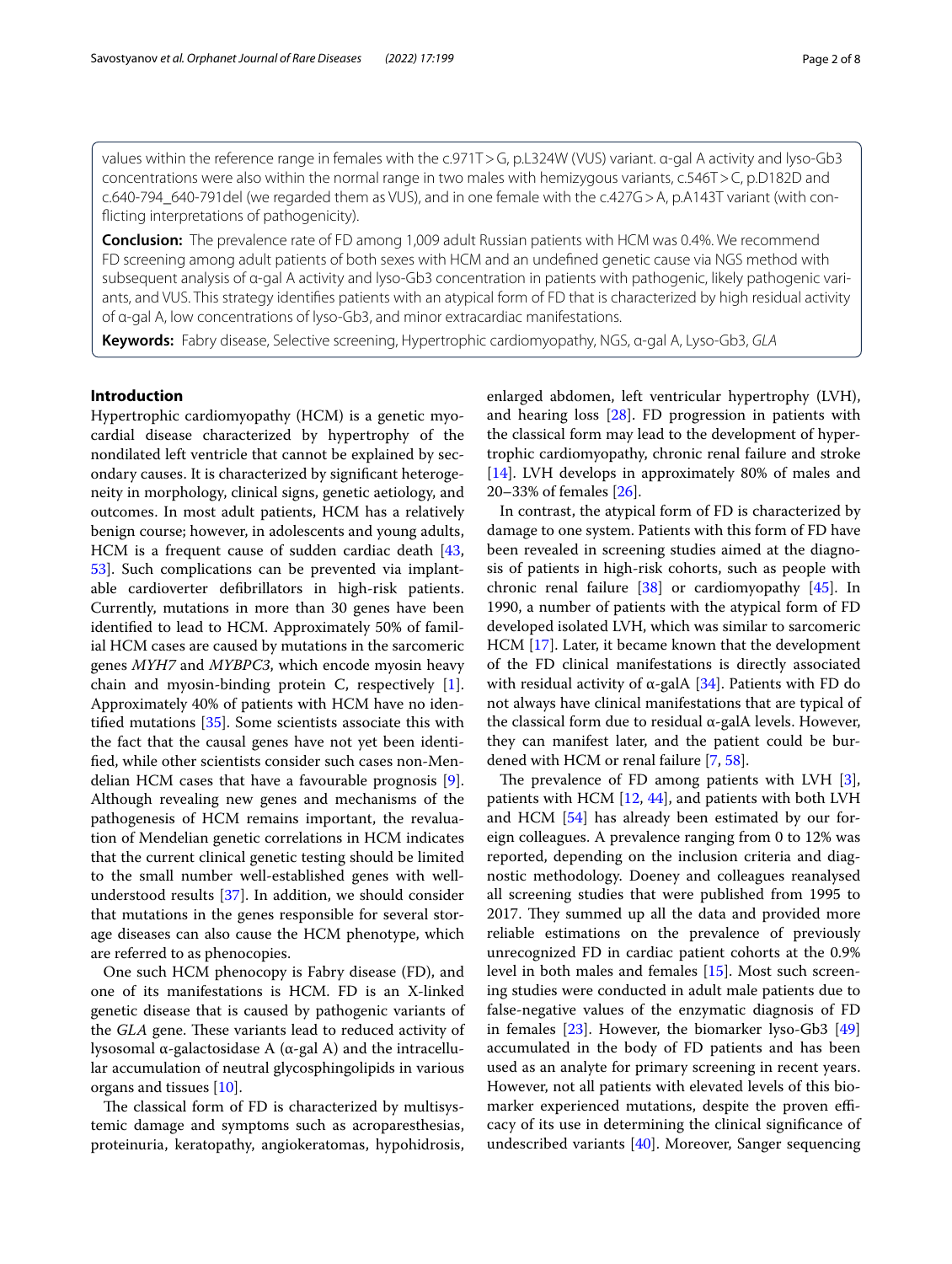of all coding and adjacent intronic regions of the *GLA* gene had been used as the most sensitive method in clinical practice for screening for FD in females [\[39](#page-7-13)]. Modern technologies of massive parallel sequencing (NGS) are often used for the simultaneous analysis of the mutations of several genes that can cause diseases with similar phenotypes (for example, diagnosis of Pompe disease and other diseases with primary muscular lesions) [[6\]](#page-6-11). However, currently, there is only one description of screening via NGS for the atypical form of FD in a small cohort of Chinese patients with HCM [\[57](#page-7-14)]. In the work of these colleagues, two patients with FD were revealed, which showed a percentage of FD diagnosis among the examined Chinese patients with HCM equal to 0.93%. We selected this technology to conduct selective screening of the atypical form of FD with late onset and other genetic diseases that manifest with HCM. We have used this technology for adults of both sexes, as it is considered the most informative method. The value of such screening programs for patients with HCM is obvious and undeniable because we can signifcantly relieve their condition via enzyme replacement therapy or chaperone therapy [[59\]](#page-7-15).

#### **Materials and methods**

The selective screening of FD was performed on dried blood spots (on flter paper) obtained from 1009 Russian patients of both sexes (males- 578/females- 431) aged 18–79 years (median age of 50 years) with a diagnosis of HCM based on Russian clinical guidelines for HCM [\[13](#page-6-12)]. At the frst stage of screening, all patients underwent molecular genetic testing of the target regions of the *ACTC1, DES, FLNC, TPM1, TTR, TNNI3, GLA, LAMP2, MYH7, TNNC1, TNNT2, MYBPC3, MYL2, MYL3,*  PTPN11, PLN, and PRKAG2 genes. These mutations have been previously described in patients with HCM [\[48](#page-7-16)].

Hybridization probes for the NGS panel were designed via the HyperDesign Tool (Roche). They cover all coding and splice regions of the genes listed above and other regions with described pathogenic variants within introns. The size of the panel was  $\sim$  45 kbp.

DNA was extracted from dried blood spots via the phenol–chloroform method. The quality and quantity of DNA was estimated spectrophotometrically via Nano-Photometer N60 (Implen, Germany) and with the Qubit dsDNA HS Assay Kit for the Qubit 3.0 fuorimeter (Invitrogen, USA).

Libraries for NGS were prepared using a KAPA Hyper-Plus Kit (Roche, USA) according to the manufacturer's protocol. The DNA fragmentation time was 15 min to achieve an average fragment length of 350 bp. Target enrichment was carried out using KAPA HyperCap hybridization probes (Roche, USA). Massive parallel sequencing was performed on the MiSeq platform (Illumina, USA) with V2 chemistry (500 cycles, paired-end reads). On average, in every run, 31.5 million reads were obtained, of which, 88% had a Phred score higher than Q30.

Bioinformatic analysis was carried out according to the guidelines of GATK Best Practices ([https://gatk.broad](https://gatk.broadinstitute.org/) [institute.org/\)](https://gatk.broadinstitute.org/). Briefy, raw reads were trimmed using Trimmomatic (version 0.39)  $[8]$  $[8]$ . Then, sequence alignment was performed with Burrows–Wheeler Aligner (version 0.7.17) using GRCh37 genome assembly as a reference [\[30\]](#page-7-17). Next, duplicate reads were marked using Picard tools and base quality score recalibration (BQSR) was performed. Then, genetic variations (SNPs and indels) were called with HaplotypeCaller using gatk (version 4.1.2). Next, gene annotation was performed with in-house script to annotate variations present in Clin-Var, OMIM and HGMD databases. The pathogenicity of variants not previously described was determined using the Alamut program with the built-in software modules SIFT, PolyPhen HDIV, PolyPhen HVAR, Mutation Taster, FATHMM, CADD13, DANN, M-CAP, REVEL, as well as using the ACMG manual. Finally, a fltering process removed variations outside targeted sequences, with a population frequency>0.5% (gnomAD v2.1.1).

We measured the activity of the  $\alpha$ -gal A enzyme and the accumulation of the lyso-Gb3 substrate in the body of patients with FD in the second stage of screening. This screening was performed after revealing pathogenic, likely pathogenic variants, and VUS with global population frequencies not exceeding 0.5% for diseases with recessive inheritance and 0.01% for diseases with dominant inheritance (according to the gnomAD v2.1.1 database).

Measurement of the lyso-Gb3 concentration was performed on a Maxis Impact tandem mass spectrometer (Bruker, Germany) with positive electrospray ionization via HPLC–MS/MS. Chromatographic separation was performed on a 1260 Infnity II LC Systems (Agilent, USA) chromatograph with a Triart C18 50X2.0 (YMC, Japan) column. Mass spectrometric detection was performed in positive ion detection mode using electrospray ionization. The analytical system was calibrated in the range of globotriaosylsphingosine concentrations from  $1.0$  to  $50.0$  ng/ml. The analysis time for one sample was 13 min. The resulting data were processed using the built-in Bruker Data Analysis 4.1 software. The cut-off point for the lyso-Gb3 concentration was 1.91 ng/ml.

Measurement of  $\alpha$ -galactosidase A activity was performed on a Sciex 3200 Q-TRAP (AB Sciex, USA) tandem quadrupole mass spectrometer via the HPLC–MS/ MS method.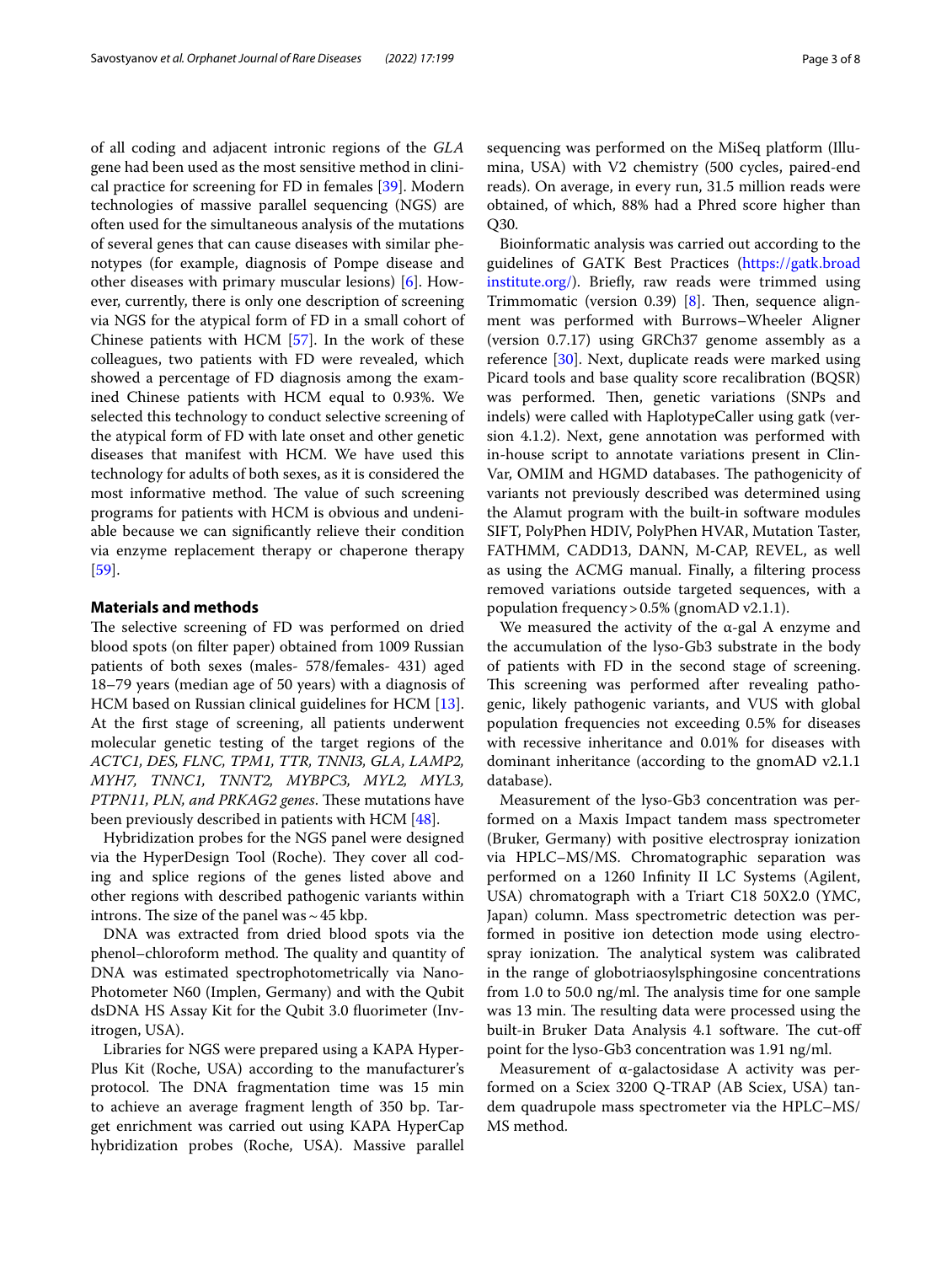The samples were prepared using reagents from the NeoLSD™ MSMS Kit (PerkinElmer, USA). Chromatographic separation was performed on an LC-20ADXR chromatograph (Shimadzu, Japan) with a 059,123 column for reversed-phase HPLC (Thermo Fisher, USA). Ion detection was performed by flow-injection analysis via the MRM monitoring method. The analysis time for one sample was 3 min. The resulting data were processed using the built-in AnalystMD 1.6 software. The cut-off point for the α-galactosidase A activity was  $1.89 \mu$ mol/l/h.

#### **Results**

Sequence analysis was performed for 1009 Russian patients with HCM. The average read depth of the target regions was 160x. Moreover, 100% of the target was covered with more than 10x. We revealed 332 patients with pathogenic variants, likely pathogenic variants, and VUS after conducting a complete genetic analysis of all target regions of the studied genes. A total of 198 of these patients had pathogenic or likely pathogenic variants in their genome; moreover, 37 patients had minor genetic variants in two or more genes.

Bioinformatics analysis identifed 8 (0.8%) patients (3 (37.5%) male and 5 (62.5%) female) with an average age of 59±13.3 years who had genetic variants in the *GLA* gene. This finding corresponds with the mean data (0.9%) of relevant screening programs for FD that were conducted in cardiac patient cohorts for over 20 years [[15\]](#page-6-9). Of the 8 patients in our study, we revealed missense variants in 5 patients. The 6th patient had a deletion in the branch point site, the 7th had a duplication of two nucleotides, and the 8th had a synonymous variant in the canonical splice site. Family segregation analysis was performed for the relatives of three probands,the others were not available for the study. Table [1](#page-3-0) describes the *GLA* mutations, enzyme activity and lysoGb3 levels for the eight individuals found by primary screening.

The pathogenic variant  $c.416A > G$ , p.N139S (rs138886989) (previously described in patients with FD [[23,](#page-6-10) [41](#page-7-18), [42\]](#page-7-19)) was revealed in a 59-year-old female with asymmetric HCM, heart pain, hypertensive heart disease, normal enzymatic activity and increased substrate concentrations. Her sister had the same pathogenic variant in the heterozygous state, but  $\alpha$ -galA activity and the lyso-Gb3 concentration were within normal values.

The likely pathogenic variant  $c.897C > A$ , p.D299E (not described) was revealed in a 49-year-old female with concentric HCM, impaired cardiac conduction, reduced α-gal A activity and increased lyso-Gb3 concentrations. However, there is information in the HGMD database that describes the c.897C>G variant, which results in the same amino acid substitution p.D299E in patients with FD [[33](#page-7-20), [42\]](#page-7-19).

| No. of<br>patient | Gender Age,  | years | <b>Nucleotide</b><br>variant,<br>amino-acid<br>variant | Frequency<br>ingnomAD,<br>$\%$ | Pathogenicity (ACMG)                     | Pathogenicity<br>(HGMD)                           | a-galA, umol/l/h<br>(Ref $\geq$ 189 µmol/<br>I/h | lyso-Gb3, ng/<br>ml<br>(Ref $\leq$ 191 ng/<br>ml) |
|-------------------|--------------|-------|--------------------------------------------------------|--------------------------------|------------------------------------------|---------------------------------------------------|--------------------------------------------------|---------------------------------------------------|
| 71,404            | m            | 51    | $c.640-$<br>794_640-<br>791 del                        | n/a                            | VUS(PM2)                                 | n/d                                               | 4.57                                             | 1.20                                              |
| 72,609            | f            | 68    | c.1287_1288<br>dup,p.*430F<br>$ext*?$                  | n/a                            | pathogenic(PVS1;PS3;PM2)                 | n/d                                               | 0.88                                             | 4.60                                              |
| 74,418            | m            | 45    | $c.546T>C$ ,<br>p.D182D                                | n/a                            | VUS(PM2;BP7)                             | n/d                                               | 3.86                                             | 0.24                                              |
| 74,695            | $\mathsf{f}$ | 69    | $c.427G > A$ ,<br>p.A143T                              | 0.051                          | VUS(PM1;PM2;PP3)                         | Possibly not patho-<br>genic<br>[CM972773]        | 5.46                                             | 0.47                                              |
| 76,525            | m            | 42    | $c.902G > A$ ,<br>p.R301Q                              | n/a                            | pathogenic(PS3;PM1;PM2;<br>PP3;PP5)      | Fabry dis-<br>ease, atypical<br>variant[CM900111] | 0.22                                             | 7.40                                              |
| 78,074            | f            | 68    | c.416A > G, p.<br>N139S                                | 0.019                          | VUS (PM1;PM2;PP5;BP4;BP6)                | Fabrydisease<br>[CM103681]                        | 2.36                                             | 2.15                                              |
| 78,335            | f            | 69    | $c.971T > G$ ,<br>p.L324W                              | n/a                            | VUS(PM2; PP3)                            | n/d                                               | 4.25                                             | 0.79                                              |
| 80,670            | f            | 49    | c.897C > A<br>p.D299E                                  | n/a                            | likely pathogenic(PS3; PM1;<br>PM2; PP3) | n/d                                               | 1.82                                             | 3.06                                              |

<span id="page-3-0"></span>**Table 1** Russian patients with HCM whose genome contains pathogenic, likely pathogenic variants, and variants with unknown clinical signifcance in the *GLA* gene

Transcript: NM\_000169.2. Abnormal values of biochemical indicators are marked in bold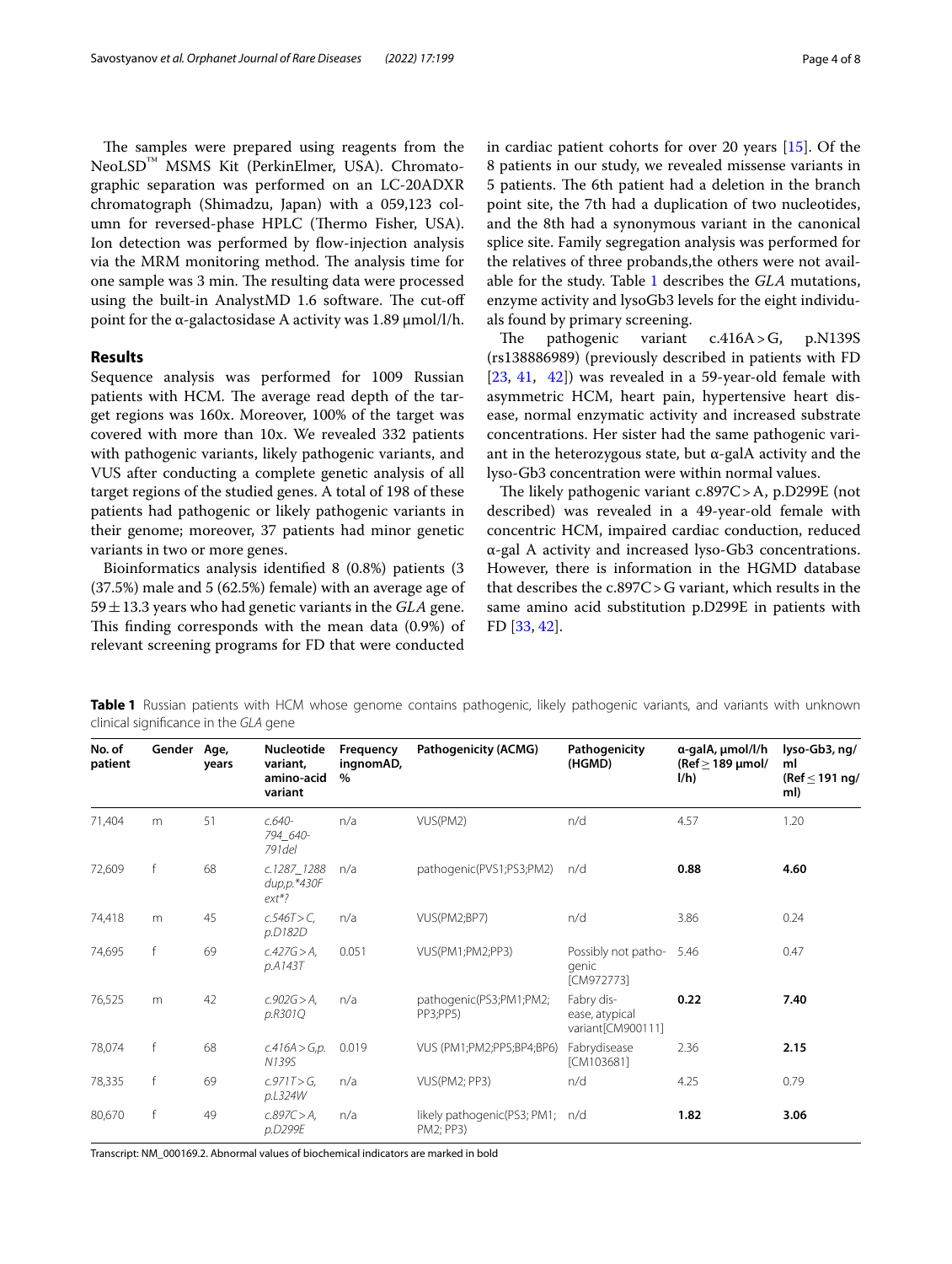The pathogenic variant  $c.902G > A$ , p.R301Q (rs104894828) (previously described in patients with FD, including a typical form [[11](#page-6-14), [27](#page-7-21), [47](#page-7-22)]) was revealed in a 42-year-old male with concentric HCM, reduced enzyme activity and increased substrate concentrations. This patient had abdominalgia and microalbuminuria in his mild extracardiac manifestations. We managed to perform molecular genetic testing for her ten-year-old daughter, whose genome contained the same pathogenic variant. However, the child did not have any clinical manifestations of FD at the time of the study.

The variant  $c.971T > G$ , p.L324W (VUS, not described) was revealed in a 69-year-old female with normal α-gal A activity and a normal lyso-Gb3 concentration. Bioinformatic analysis predicted the pathogenicity of this variant in eight information software modules out of nine. Analysis of variant c.971T>G, p.L324W segregation in the biological relatives of the screened patient along with the estimation of biochemical indicators could help us to clarify its pathogenicity. However, we did not receive any biomaterial from relatives, as the relatives refused to participate in the study.

The variant  $c.427G > A$ , p.A143T (rs104894845) was revealed in a 69-year-old female with HCM, and it has been frequently described as a pathogenic variant [\[22](#page-6-15), [52\]](#page-7-23), VUS [[16](#page-6-16), [19](#page-6-17), [34\]](#page-7-7), and likely benign or benign variant [[5,](#page-6-18) [29](#page-7-24), [46\]](#page-7-25). It was also described in the literature as a variant with incomplete penetrance that causes the develop-ment of the late form of FD in patients with HCM [[56](#page-7-26)] and as a variant causing isolated HCM [[2\]](#page-6-19). Our study can only confrm the latest description since neither the screened patient nor any of his biological relatives (two daughters of 31 and 35 years of age) with this mutation have any extracardiac manifestations of FD and the measured biochemical indicators were at normal levels.

Duplication c.1287\_1288dup, which results in the stoploss *p.\*430Fext\*?* variant, was revealed in a 68-year-old female with HCM, suspected myocardial infarction in anamnesis, reduced enzymatic activity and increased substrate concentration. This mutation was not previously described in the HGMD database. We suggest that this duplication that leads to frameshift may have appeared de novo since neither of the two proband sisters we examined had this nucleotide variant. Moreover, their parents lived to an old age without any clinical signs of FD, including HCM.

We revealed the VUS (ACMG criteria) synonym variant c.546T>C, p.D182D in the canonical splice site at the end of the third exon in a 45-year-old male with HCM without any clinical FD symptoms and normal α-gal A and lyso-Gb3 values. This variant was not previously described in the HGMD and gnomAD (v.2.1) databases. We also revealed the c.640-794\_640-791del variant in a 52-year-old male with normal α-gal A enzyme activity and lyso-Gb3 concentration (Table  $1$ ). This variant is located deep in the intron close to the pathogenic variant c.640-801G>A, which is described in patients with the late form of FD with HCM [[24,](#page-6-20) [31\]](#page-7-27).

Additionally, we revealed the likely benign variant c.937G>T, p.D313Y (described in HGMD database as a variant with conficting interpretations of pathogenicity [CM930335]) in 11 patients with HCM. Two males and nine females with this variant had normal values of α-gal A enzyme activity and lyso-Gb3 concentrations.

#### **Discussion**

Starting with the work of Hagège and colleagues [\[21](#page-6-21)], biochemical studies of dried blood spots have been successfully used for FD screening programs in patients with HCM for 10 years. It is driven by its transportability and storage capabilities at room temperature for up to 3 weeks without signifcant loss of enzyme activity. However, some scientists mention that neither enzyme activity analysis nor lyso-Gb3 measurement have adequate specifcity to conduct large-scale screening programs on FD  $[50]$  $[50]$ . This point of view is supported by facts such as increased substrate concentration in urine in $\sim$ 15% of patients with heart diseases without any mutations in the *GLA* gene. It is also supported by the normal enzyme activity in patients with FD with mild mutations or in females with FD [[4\]](#page-6-22) or its false elevation due to any other reasons [[20\]](#page-6-23). This knowledge was the basis for our selective screening of FD in Russian patients with HCM via the NGS method. We included not only the *GLA* gene but also other genes whose pathogenic variants could cause primary genetic HCM  $[48]$  $[48]$ . This allowed us not only to identify new cases of FD among patients with HCM but also to detect the cause of the development of sarcomeric and nonsarcomeric HCM in 324 patients that was up to 32.1% of all examined patients. We do not regard the NGS method as excessive due to its cost being comparable to the cost of sequencing of the *GLA* gene via the Sanger method. Apparently, exome sequencing would look redundant in our case, although there are several similar works in the world literature on large patient cohorts. For example, in one of these studies, Pompe's disease was screened under the symptoms of lower limb muscle weakness [[25\]](#page-6-24).

Screening programs for FD diagnosis in females (including Sanger sequencing) have been successfully used for many years. However, biochemical diagnostics are still very important because they allow us to determine the real number of patients with FD among patients with VUSs [\[55](#page-7-29)]. Biochemical analysis was performed in the second stage of our study. It revealed that 4 (0.4%) patients, one male and three females (one of which had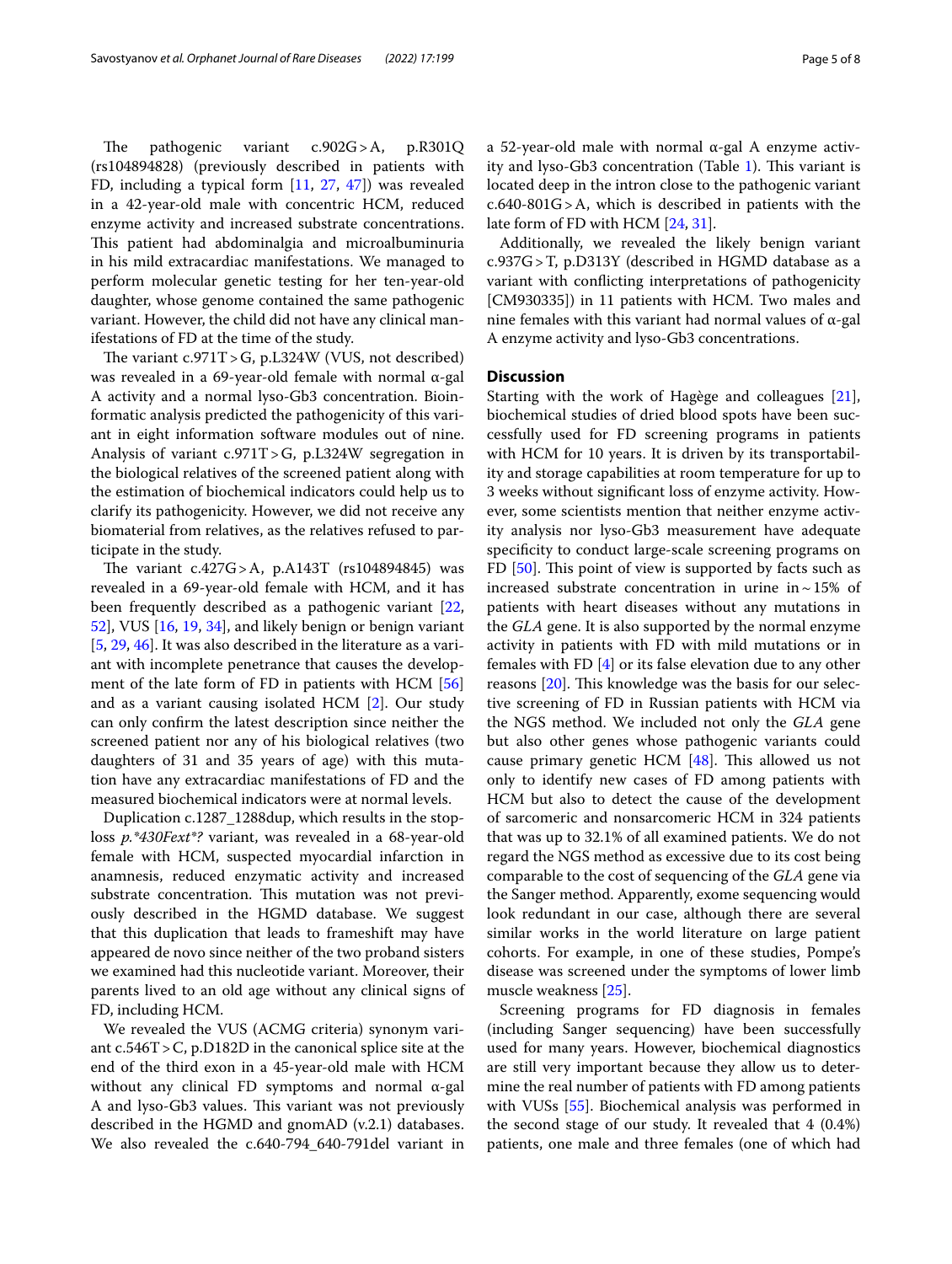normal α-gal A activity), among the  $8(0.8%)$  patients with pathogenic, likely pathogenic variants, and VUS in *GLA* that were revealed after the frst NGS stage had abnormal lyso-Gb3 levels (Fig. [1](#page-5-0)). There were 2 males and 2 females with rare variants in the *GLA* gene with unknown clinical significance among the 4 remaining patients. The normal levels of lyso-Gb3 and  $\alpha$ -galA activity in the males confrm the absence of pathogenicity for the revealed variants and the absence of disease in these patients. However, more studies in females are required to comprehensively interpret the pathogenicity of these variants. There were two females with variants  $c.427G > A$  and c.971T>G in the *GLA* gene who had HCM with no extracardial manifestations of FD and normal levels of lyso-Gb3. These two females were not classified as affected females in our study. Thus, they were classified as "carriers of disease". Overlap of the lyso-Gb3 value intervals in afected females with mutations in the *GLA* gene and the control group has been described multiple times in the literature [[36\]](#page-7-30). Moreover, slightly elevated levels of lyso-Gb3 below the cut-off point in females with atypical FD have also been described [[51\]](#page-7-31). According to these data, we can consider that normal lyso-Gb3 levels in females with rare variants in the *GLA* gene cannot exclude FD diagnosis. Furthermore, more evidence is required. For example, family segregation analysis of male relatives is needed to determine the pathogenicity of these variants or measuring the lyso-Gb3 concentration in myocardial

<span id="page-5-0"></span>

biopsy samples is needed in female carriers [[24\]](#page-6-20).

Consequently, only additional family segregation analyses can ultimately determine the pathogenicity of  $c.427G>A$  and  $c.971T>G$  variants and classify these females as patients. The identification of male patients in these two families with the same hemizygous variants and FD diagnosis, confrmed on the biochemical level, would be pertinent.

Moreover, the use of more rigorous inclusion criteria, such as a minimum age of at least 40 years or nondominant inheritance, can lead to an increase in FD defnition in cardiac patient cohorts. It can be associated with single cases of myocardial hypertrophy in FD patients before the third decade of life  $[32]$  $[32]$ , and the dominant inheritance is typical for sarcomeric HCM. Thus, our study supports the idea to identify real FD prevalence among adult Russian patients with diagnosed HCM without any additional inclusion criteria that can exaggerate the results. Therefore, we believe that the FD prevalence in our patient cohort likely refects the real prevalence of the disease in Russian patients with HCM.

Another argument for the NGS-based approach for the diagnosis of atypical forms of FD is the faster FD diagnosis with further identifcation of pathogenic variants in burdened families via the Sanger method. It allows the timely prescription of enzyme replacement therapy to prevent cardiovascular complications, such as sudden cardiac death or myocardial infarction, which are common for patients with FD. Overall, our study suggests NGS as a method for FD diagnostics in adult patients with cardiomyopathies and simultaneous diagnosis of the aetiologic causes of genetically determined HCM.

#### **Conclusion**

The FD prevalence among 1009 adult Russian patients of both sexes with HCM was 0.4%. The conducted research has shown the advantages of the NGS method as a frst-level test for screening atypical forms of FD in adult patients of both sexes. It also indicates the potential of the targeted genome regions studied within the NGS panel for facilitating the diagnosis of cardiomyopathies. The clinical similarity of the atypical cardiac form of FD and sarcomeric cardiomyopathy suggests that the *GLA* gene (and sarcomeric genes) should be analysed in combined panels used for HCM testing. The existing FD therapy provides pathogenetic care for patients with FD, which in turn can minimize the risk of heart attack and sudden cardiac death and extend life expectancy. However, estimation of α-gal A activity and lyso-Gb3 concentrations are still crucial for the interpretation of the clinical signifcance of the revealed genetic variants in specifc patients.

**Acknowledgements** Not applicable.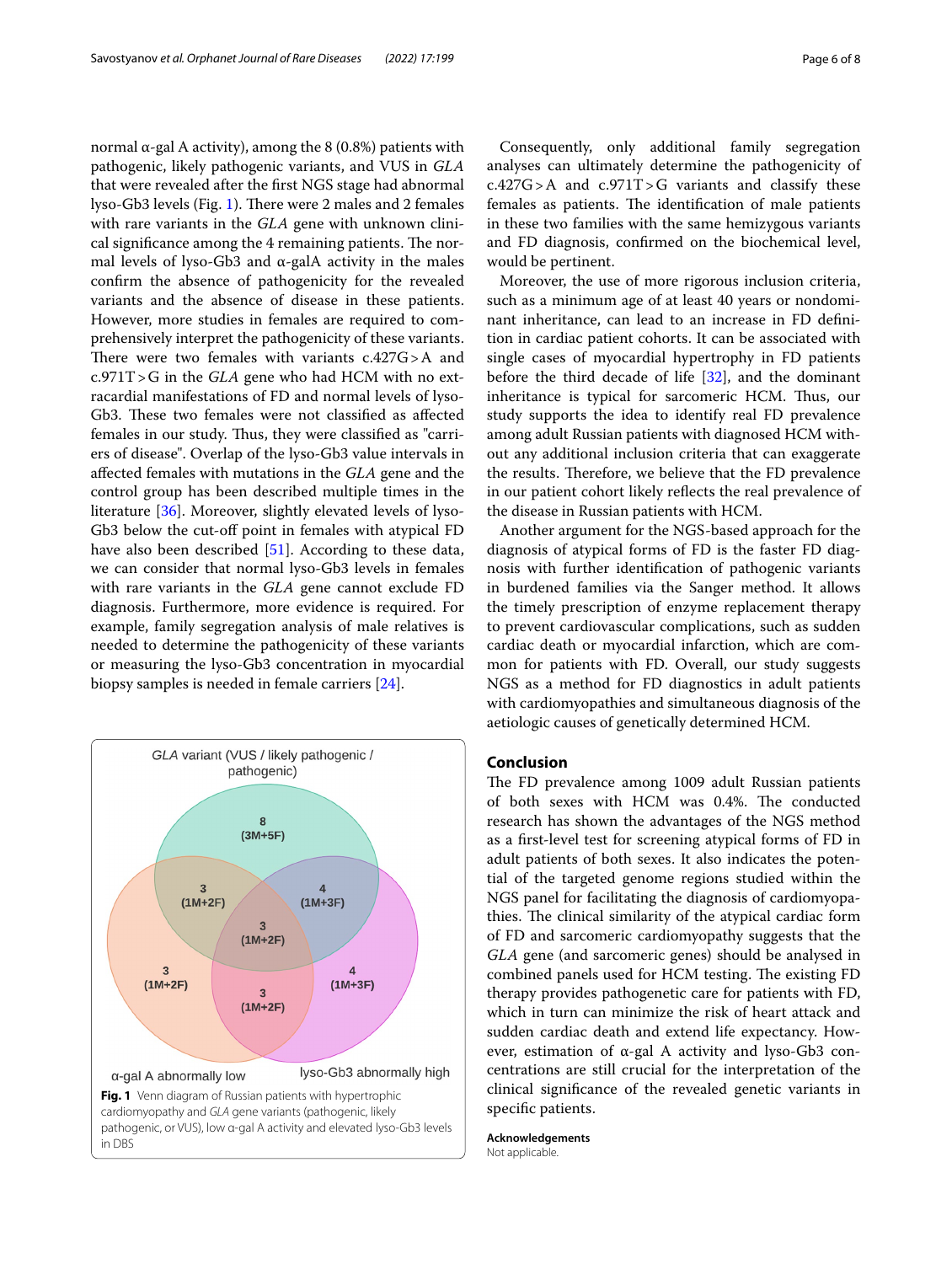#### **Author contributions**

KS: methodology, conceptualization, writing the manuscript, reviewing and editing; AP: data collection, reviewing and editing; IZ: bioinformatics data analysis and data collection; AA: statistical data processing; ST: massive parallel sequencing; AP: Sanger sequencing validation; NM: measuring the activity of the α-gal A enzyme; DS: measuring lyso-Gb3 activity; AA: supervision, reviewing and editing; AF: project administration, funding acquisition, and fnal editing. All authors have read and agreed to the published version of the manuscript.

#### **Funding**

Sanof/Genzyme sponsored the screening study.

#### **Availability of data and materials**

Please contact authors for any data requests.

#### **Declarations**

#### **Ethics approval and consent to participate**

This project has been conducted within a diagnostic setting, and as a second step, utilized de-identifed data and samples. Thus, this did not require independent ethics committee approval in our jurisdiction. All patients signed written informed consent forms before the screening study.

#### **Consent for publication**

Not applicable.

#### **Competing interests**

The authors declare no conficts of interest. The funders had no role in the study design, in the data collection, analyses, and interpretation, in the writing of the manuscript, or in the decision to publish the results.

#### **Author details**

<sup>1</sup> Federal State Autonomous Institution, "National Medical Research Center for Children's Health" of the Ministry of Health of the Russian Federation, Moscow, Russia. <sup>2</sup> Federal State Autonomous Educational Institution of Higher Education I.M. Sechenov First Moscow State Medical University of the Ministry of Health of the Russian Federation (Sechenov University), Moscow, Russia.

Received: 13 October 2021 Accepted: 9 April 2022 Published online: 16 May 2022

#### **References**

- <span id="page-6-0"></span>Akhtar M, Elliott P. The genetics of hypertrophic cardiomyopathy. Glob Cardiol Sci Pract 2018. 2018;3:36.<https://doi.org/10.21542/gcsp.2018.36>.
- <span id="page-6-19"></span>Alfares AA, Kelly MA, McDermott G, Funke BH, et al. Results of clinical genetic testing of 2,912 probands with hypertrophic cardiomyopathy: expanded panels offer limited additional sensitivity. Genet Med. 2015;17(11):880-8. [https://doi.org/10.1038/gim.2014.205.](https://doi.org/10.1038/gim.2014.205)
- <span id="page-6-7"></span>Arad M, Maron BJ, Gorham JM, Johnson WH Jr, et al. Glycogen storage diseases presenting as hypertrophic cardiomyopathy. N Engl J Med. 2005;352(4):362–72. [https://doi.org/10.1056/NEJMoa033349.](https://doi.org/10.1056/NEJMoa033349)
- <span id="page-6-22"></span>Auray-Blais C, Lavoie P, Boutin M, et al. Biomarkers associated with clinical manifestations in Fabry disease patients with a late-onset cardiac variant mutation. ClinChimActa. 2017;466:185–93.
- <span id="page-6-18"></span>Balendran S, Oliva P, Sansen S, Mechtler TP, et al. Diagnostic strategy for females suspected of Fabry disease. Clin Genet. 2020;97(4):655–60. <https://doi.org/10.1111/cge.13694>.
- <span id="page-6-11"></span>Bevilacqua J, Guecaimburu E, Perna A, et al. The Latin American experience with a next generation sequencing genetic panel for recessive limbgirdle muscular weakness and Pompe disease. Orphanet J Rare Dis. 2020;15(1):11.
- <span id="page-6-6"></span>Biegstraaten M, Arngrímsson R, Barbey F, Boks L, et al. Recommendations for initiation and cessation of enzyme replacement therapy in patients with Fabry disease: the European Fabry Working Group consensus document. Orphanet J Rare Dis. 2015;10:36. [https://doi.org/10.1186/](https://doi.org/10.1186/s13023-015-0253-6) [s13023-015-0253-6.](https://doi.org/10.1186/s13023-015-0253-6)
- <span id="page-6-13"></span>Bolger AM, Lohse M, Usadel B. Trimmomatic: a fexible trimmer for illumina sequence data. Bioinformatics. 2014;30:2114–20.
- <span id="page-6-1"></span>Bonaventura J, Norambuena P, Votýpka P, Hnátová H, et al. Patients with hypertrophic obstructive cardiomyopathy after alcohol septal ablation have favorable long-term outcome irrespective of their genetic background. Cardiovasc Diagn Ther. 2020;10(2):193–200. [https://doi.org/10.21037/cdt.](https://doi.org/10.21037/cdt.2020.01.12) [2020.01.12.](https://doi.org/10.21037/cdt.2020.01.12)
- <span id="page-6-2"></span>Brady RO, Gal AE, Bradley RM, Martensson E, et al. Enzymatic defect in Fabry's disease. Ceramidetrihexosidase Defciency N Engl J Med. 1967;276(21):1163–7. [https://doi.org/10.1056/NEJM196705252762101.](https://doi.org/10.1056/NEJM196705252762101)
- <span id="page-6-14"></span>Brady M, Montgomery E, Brennan P, Mohindra R, Sayer JA. Diagnosing Fabry disease–delays and difculties within discordant siblings. QJM. 2015;108(7):585–90. <https://doi.org/10.1093/qjmed/hct024>.
- <span id="page-6-8"></span>Chimenti C, Pieroni M, Morgante E, et al. Prevalence of Fabry disease in female patients with late-onset hypertrophic cardiomyopathy. Circulation. 2004;110:1047–53.
- <span id="page-6-12"></span>Clinical Guidelines. Hypertrophic cardiomyopathy. Moscow, 2020. [https://](https://scardio.ru/content/Guidelines/2020/Clinic_rekom_Kardiomiopatiya.pdf) [scardio.ru/content/Guidelines/2020/Clinic\\_rekom\\_Kardiomiopatiya.pdf.](https://scardio.ru/content/Guidelines/2020/Clinic_rekom_Kardiomiopatiya.pdf) (in Russ.)
- <span id="page-6-3"></span>Desnick RJ, Ioannou YA, Eng CM. A-galactosidase a defciency: Fabry disease. In: Valle D, Beaudet AL, Vogelstein B, Kinzler KW, Antonarakis SE, Ballabio A, Gibson K, Mitchell G, editors. The online metabolic and molecular bases of inherited diseases. New York: McGraw-Hill; 2014.
- <span id="page-6-9"></span>Doheny D, Srinivasan R, Pagant S, Chen B, Yasuda M, Desnick RJ. Fabry disease: prevalence of afected males and heterozygotes with pathogenic GLA mutations identifed by screening renal, cardiac and stroke clinics, 1995–2017. J Med Genet. 2018;55:261–8. [https://doi.org/10.1136/jmedg](https://doi.org/10.1136/jmedgenet-2017-105080) [enet-2017-105080](https://doi.org/10.1136/jmedgenet-2017-105080).
- <span id="page-6-16"></span>Duro G, Zizzo C, Cammarata G, Burlina A, et al. Mutations in the GLA gene and LysoGb3: is it really Anderson-Fabry disease? Int J Mol Sci. 2018;19(12):3726.<https://doi.org/10.3390/ijms19123726>.
- <span id="page-6-5"></span>Elleder M, Bradová V, Smíd F, Budĕsínský M, et al. Cardiocyte storage and hypertrophy as a sole manifestation of Fabry's disease. Report on a case simulating hypertrophic non-obstructive cardiomyopathy. Virchows Arch A Pathol Anat Histopathol. 1990;417(5):449–55. [https://doi.org/10.1007/](https://doi.org/10.1007/BF01606034) [BF01606034](https://doi.org/10.1007/BF01606034).
- Elliott P, Baker R, Pasquale F, Quarta G, et al. ACES study group. Prevalence of Anderson-Fabry disease in patients with hypertrophic cardiomyopathy: the European Anderson-Fabry Disease survey. Heart. 2011;97(23):1957– 60. [https://doi.org/10.1136/heartjnl-2011-300364.](https://doi.org/10.1136/heartjnl-2011-300364)
- <span id="page-6-17"></span>Erdogmus S, Kutlay S, Kumru G, Ors Sendogan D, et al. Fabry disease screening in patients with kidney transplant: a single-center study in Turkey. Exp Clin Transplant. 2020;18(4):444–9.<https://doi.org/10.6002/ect.2019.0279>.
- <span id="page-6-23"></span>Gaggl M, Lajic N, Heinze G, et al. Screening for Fabry disease by urinary globotriaosylceramide isoforms measurement in patients with left ventricular hypertrophy. Int J Med Sci. 2016;13:340–6.
- <span id="page-6-21"></span>Hagège AA, Caudron E. Damy T et al Screening patients with hypertrophic cardiomyopathy for Fabry disease using a flter-paper test: the FOCUS study. Heart. 2011;97:131–6.
- <span id="page-6-15"></span>Hauth L, Kerstens J, Yperzeele L, Eyskens F, et al. Galactosidase alpha p.A143T variant Fabry disease may result in a phenotype with multifocal microvascular cerebral involvement at a young age. Front Neurol. 2018;9:336. [https://doi.org/10.3389/fneur.2018.00336.](https://doi.org/10.3389/fneur.2018.00336)
- <span id="page-6-10"></span>Havndrup O, Christiansen M, Stoevring B, et al. Fabry disease mimicking hypertrophic cardiomyopathy: genetic screening needed for establishing the diagnosis in women. Eur J Heart Fail. 2010;12:535–40. [https://doi.org/](https://doi.org/10.1093/eurjhf/hfq073) [10.1093/eurjhf/hfq073.](https://doi.org/10.1093/eurjhf/hfq073)
- <span id="page-6-20"></span>Hsu TR, Sung SH, Chang FP, Yang CF, et al. Endomyocardial biopsies in patients with left ventricular hypertrophy and a common Chinese later-onset Fabry mutation (IVS4  $+$  919G  $>$  A). Orphanet J Rare Dis. 2014;9:96. [https://](https://doi.org/10.1186/1750-1172-9-96) [doi.org/10.1186/1750-1172-9-96](https://doi.org/10.1186/1750-1172-9-96).
- <span id="page-6-24"></span>Johnson K, Töpf A, Bertoli M, et al. Identifcation of GAA variants through whole exome sequencing targeted to a cohort of 606 patients with unexplained limb-girdle muscle weakness. Orphanet J Rare Dis. 2017;12:173.<https://doi.org/10.1186/s13023-017-0722-1>.
- <span id="page-6-4"></span>Kampmann C, Linhart A, Baehner F, Palecek T, et al. Onset and progression of the Anderson-Fabry disease related cardiomyopathy. Int J Cardiol. 2008;130(3):367–73. <https://doi.org/10.1016/j.ijcard.2008.03.007>.